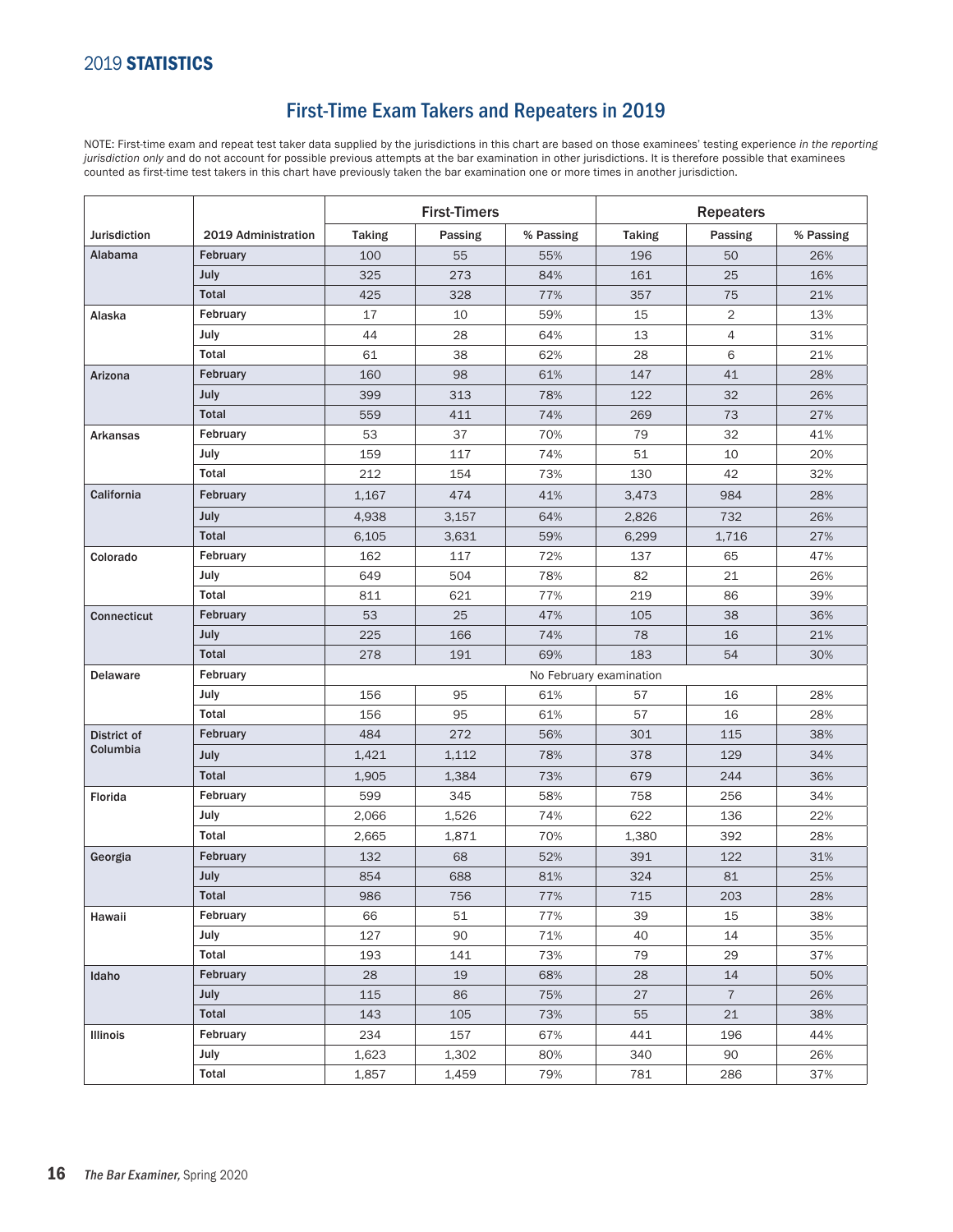#### Jurisdiction 2019 Administration First-Timers and the Repeaters Taking | Passing | % Passing | Taking | Passing | % Passing Indiana February 111 75 68% 129 45 35% July 360 274 76% 97 22 23% Total 471 349 74% 226 67 30% Iowa February 44 29 66% 28 11 39% July 167 145 87% 23 7 30% Total 211 174 82% 51 18 35% Kansas February 39 32 82% 10 8 80% July 93 83 89% 7 2 29% Total 132 115 87% 17 10 59% Kentucky |February | 91 | 68 | 75% | 87 | 39 | 45% July 282 211 75% 75 27 36% Total 373 279 75% 162 66 41% Louisiana February 111 74 67% 121 59 49% July 429 323 75% 74 21 28% Total 540 397 74% 195 80 41% Maine February 22 8 36% 23 6 26% July 109 64 59% 21 3 14% Total 131 72 55% 44 9 20% Maryland |February | 84 | 43 | 51% | 218 | 76 | 35% July 655 528 81% 183 45 25% Total 739 571 77% 401 121 30% Massachusetts |February 177 | 120 | 68% | 321 | 111 | 35% July 1,151 939 82% 226 46 20% Total 1,328 1,059 80% 547 157 29% Michigan | February | 186 | 125 | 67% | 184 | 85 | 46%

July 511 363 71% 130 31 24% Total 697 488 70% 314 116 37%

July 482 408 85% 75 27 36% Total 575 463 81% 194 79 41%

July 110 90 82% 46 15 33% Total 166 131 79% 92 36 39%

July 573 489 85% 97 34 35% Total | 745 | 613 | 82% | 203 | 82 | 40%

July 101 | 90 | 76 | 84% | 9 | 4 | 44% Total | 110 | 93 | 85% | 22 | 13 | 59%

July 142 121 85% 14 3 21% Total | 165 | 135 | 82% | 35 | 9 | 26%

Minnesota February 93 55 59% 119 52 44%

Mississippi February 56 41 73% 46 21 46%

Missouri February 172 124 72% 106 48 45%

Montana February 20 17 85% 13 9 69%

Nebraska February 23 14 61% 21 6 29%

#### First-Time Exam Takers and Repeaters in 2019 (continued)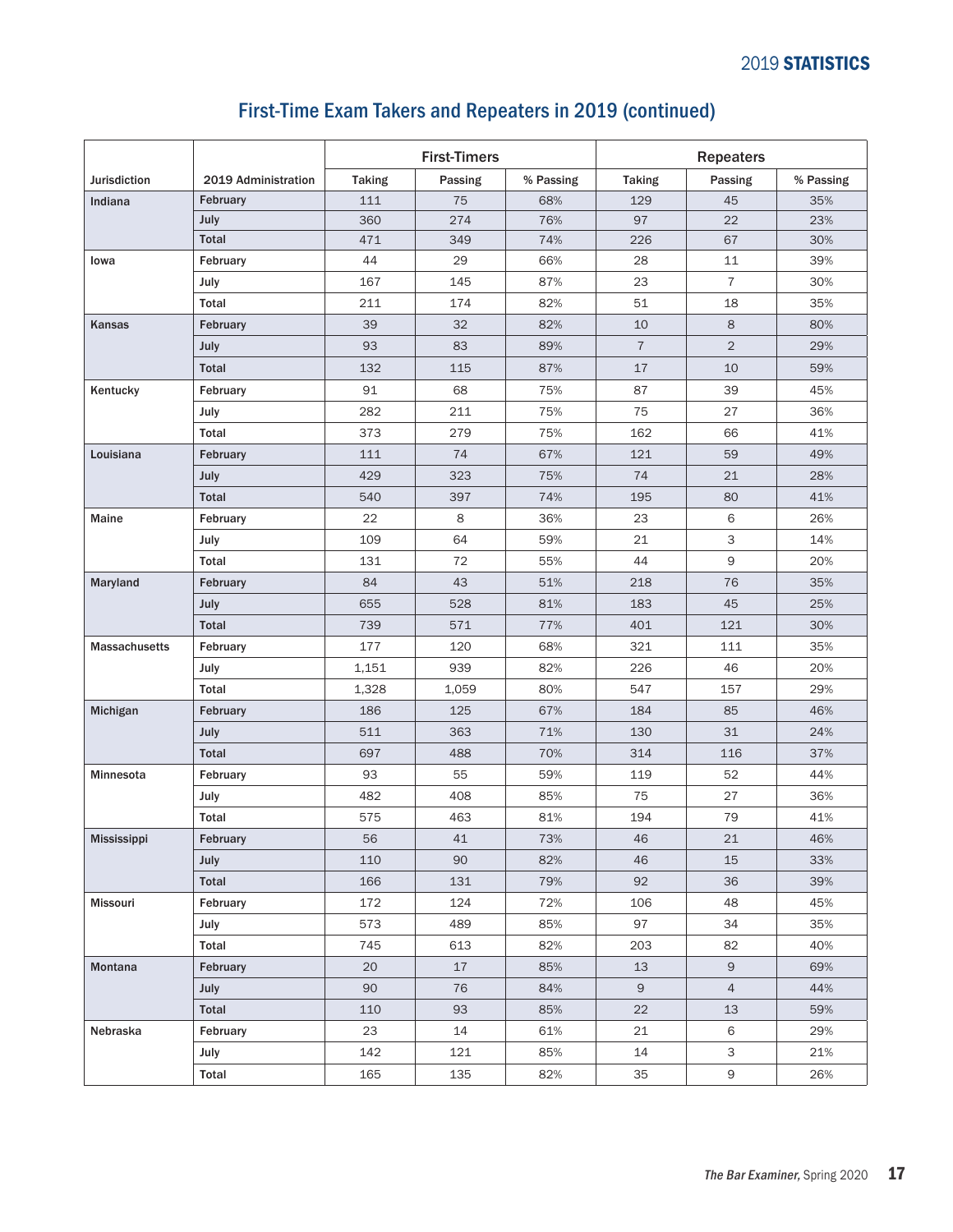# First-Time Exam Takers and Repeaters in 2019 (continued)

|                       |                     | <b>First-Timers</b> |         |           | <b>Repeaters</b> |                |           |  |
|-----------------------|---------------------|---------------------|---------|-----------|------------------|----------------|-----------|--|
| <b>Jurisdiction</b>   | 2019 Administration | <b>Taking</b>       | Passing | % Passing | <b>Taking</b>    | Passing        | % Passing |  |
| Nevada                | February            | 110                 | 76      | 69%       | 103              | 47             | 46%       |  |
|                       | July                | 240                 | 169     | 70%       | 73               | 22             | 30%       |  |
|                       | <b>Total</b>        | 350                 | 245     | 70%       | 176              | 69             | 39%       |  |
| <b>New Hampshire</b>  | February            | 32                  | 18      | 56%       | 25               | 6              | 24%       |  |
|                       | July                | 89                  | 63      | 71%       | 16               | 3              | 19%       |  |
|                       | Total               | 121                 | 81      | 67%       | 41               | 9              | 22%       |  |
| New Jersey            | February            | 216                 | 143     | 66%       | 302              | 106            | 35%       |  |
|                       | July                | 581                 | 459     | 79%       | 206              | 62             | 30%       |  |
|                       | <b>Total</b>        | 797                 | 602     | 76%       | 508              | 168            | 33%       |  |
| <b>New Mexico</b>     | February            | 66                  | 43      | 65%       | 45               | 24             | 53%       |  |
|                       | July                | 173                 | 136     | 79%       | 39               | 16             | 41%       |  |
|                       | Total               | 239                 | 179     | 75%       | 84               | 40             | 48%       |  |
| <b>New York</b>       | February            | 1,503               | 911     | 61%       | 2,626            | 933            | 36%       |  |
|                       | July                | 7,916               | 6,014   | 76%       | 2,155            | 522            | 24%       |  |
|                       | <b>Total</b>        | 9,419               | 6,925   | 74%       | 4,781            | 1,455          | 30%       |  |
| North Carolina        | February            | 256                 | 184     | 72%       | 264              | 152            | 58%       |  |
|                       | July                | 636                 | 528     | 83%       | 147              | 40             | 27%       |  |
|                       | Total               | 892                 | 712     | 80%       | 411              | 192            | 47%       |  |
| <b>North Dakota</b>   | February            | 17                  | 11      | 65%       | 20               | $\overline{7}$ | 35%       |  |
|                       | July                | 69                  | 57      | 83%       | 13               | 3              | 23%       |  |
|                       | <b>Total</b>        | 86                  | 68      | 79%       | 33               | 10             | 30%       |  |
| Ohio                  | February            | 165                 | 109     | 66%       | 213              | 91             | 43%       |  |
|                       | July                | 734                 | 603     | 82%       | 151              | 44             | 29%       |  |
|                       | Total               | 899                 | 712     | 79%       | 364              | 135            | 37%       |  |
| Oklahoma              | February            | 68                  | 57      | 84%       | 55               | 31             | 56%       |  |
|                       | July                | 273                 | 230     | 84%       | 35               | 8              | 23%       |  |
|                       | <b>Total</b>        | 341                 | 287     | 84%       | 90               | 39             | 43%       |  |
| Oregon                | February            | 114                 | 82      | 72%       | 83               | 32             | 39%       |  |
|                       | July                | 315                 | 264     | 84%       | 52               | 13             | 25%       |  |
|                       | Total               | 429                 | 346     | 81%       | 135              | 45             | 33%       |  |
| Pennsylvania          | February            | 222                 | 167     | 75%       | 288              | 140            | 49%       |  |
|                       | <b>July</b>         | 1,093               | 881     | 81%       | 177              | 47             | 27%       |  |
|                       | Total               | 1,315               | 1,048   | 80%       | 465              | 187            | 40%       |  |
| Rhode Island          | February            | 23                  | 14      | 61%       | 22               | 8              | 36%       |  |
|                       | July                | 58                  | 36      | 62%       | 14               | $\overline{7}$ | 50%       |  |
|                       | Total               | 81                  | 50      | 62%       | 36               | 15             | 42%       |  |
| <b>South Carolina</b> | February            | 124                 | 95      | 77%       | 94               | 45             | 48%       |  |
|                       | July                | 376                 | 279     | 74%       | 68               | 24             | 35%       |  |
|                       | Total               | 500                 | 374     | 75%       | 162              | 69             | 43%       |  |
| South Dakota          | February            | 24                  | 18      | 75%       | 15               | 8              | 53%       |  |
|                       | July                | 52                  | 44      | 85%       | 13               | 8              | 62%       |  |
|                       | Total               | 76                  | 62      | 82%       | 28               | 16             | 57%       |  |